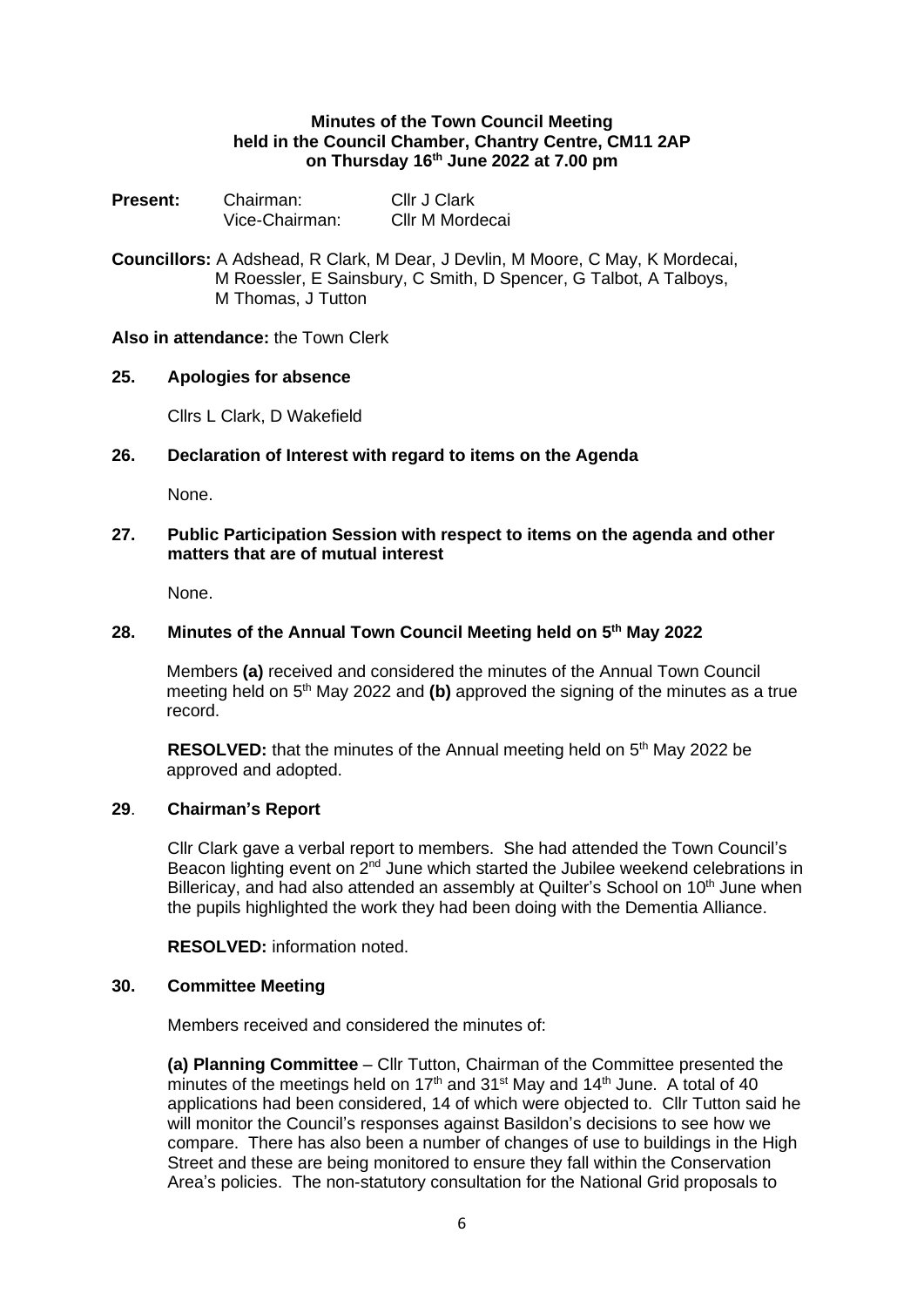reinforce the electricity network in East Anglia closed on 16<sup>th</sup> June. A statutory consultation is set for April/June 2023 to which the Town Council will submit an official response. Cllr Tutton thanked Cllr Devlin for attending a webinar on this matter.

**(b)** Health, Well-being and Environment Committee meeting held on 24<sup>th</sup> May 2022. Cllr Moore, Chairman of the Committee, presented the minutes and informed those present that members had recommended the skatepark is removed by Peter Thomas at a cost of £11,000. Cllr Thomas proposed that the Council accepts this quotation. Seconded by Cllr M Mordecai.

**RESOLVED:** that the quotation from Peter Thomas to remove the skatepark is approved.

Cllr Moore also said that before a reprint of the Countryside Walks leaflets is approved Cllr Thomas had kindly offered to undertake all the walks to see whether any amendments are required. Also Cllr Devlin will be leading the Town Trail walks in August and September this year and is waiting to find out when he is available.

(c) Finance & General Purposes Committee meeting held on 9<sup>th</sup> June 2022. Cllr M Mordecai, Chairman of the Committee, presented the minutes and started by thanking Cllr Adshead for the support and help he had given him in understanding the Council's financial and budget processes. He also welcomed Cllr Richard Clark as the new Vice-Chairman. One action point from the meeting was that the Town Clerk will obtain a third quotation for the lift maintenance contract and the decision on supplier will be made by the Town Clerk and Chairman of Finance & General Purposes.

**RESOLVED:** that the minutes of all the above Committee meetings are approved and adopted.

# **31. Decision made at full Council on 5th May re BTC Grant Application Policy**

Cllr Dear made the following statement which she requested be minuted: "This is the first time I have seen this procedure used in my sixteen years of being a parish councillor. Normally this procedure is reserved for when important decisions need to be reversed. This was not a particularly important decision which could have waited 6 months to be revisited and changed. Reversals like this could destabilise the Council and make it look indecisive and inconsistent."

Cllr Devlin said that members have requested the decision is reversed because they want to bring the item back to Council for further discussion. Rather than a reversal they are asking that the Council be permitted to receive a motion on this subject within a 6 month period. Cllr Adshead said he was unable to attend the previous Council meeting to present the original motion and realised that when he spoke to members afterwards they were confused about what exactly they had been voting for. This is why he felt a further opportunity to debate the proposal was required. Cllr Adshead's proposal was seconded by Cllr Moore. Following discussion it was:

**RESOLVED:** that Cllr Adshead will re-present the proposal at the next meeting of full Council on 28<sup>th</sup> July.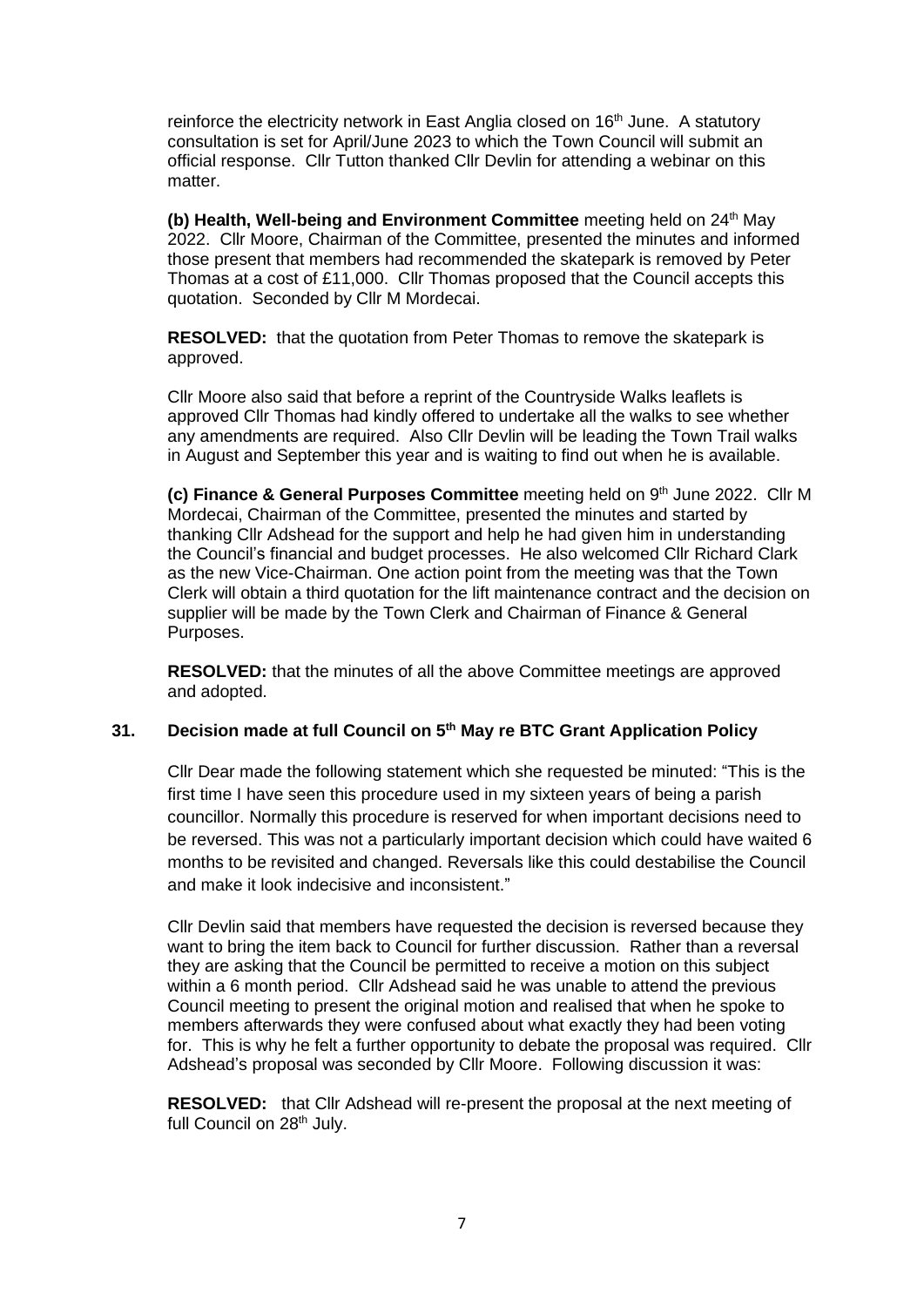### **32. Courses and Conferences**

Members received and considered the following:

- **(a)** details of forthcoming EALC courses
- **(b)** approval of the attendance of Cllr M Mordecai on the Financial Regulations course on 29<sup>th</sup> September 2022 at a cost of £70
- **(c)** that SafeCic undertakes in house child safeguarding training for staff and members of the Youth Town Council working party (up to 10 attendees). This course would also be opened up to other councillors.

**RESOLVED: (a)** information noted, **(b)** that Cllr M Mordecai attends the EALC Financial Regulations course on 29th September and that all costs are met by the Town Council (LGA1972 s112), and; **(c)** that SAfecic provides an in house training course on Child Safeguarding at a cost of £299 plus trainer travel expenses

## **33. Civic Service 2022**

**RESOLVED:** that Churches Together are approached about holding the service at the Chantry Centre on Sunday 4<sup>th</sup> September 2022 at 3pm.

# **34. Exclusion of the Press and Public**

No resolution to exclude required as none present.

# **35. Staffing Sub-Committee meeting held on 31st May 2022**

Members received and considered a recommendation to approve and adopt revised pay scales for both members of staff. Cllr Moore asked for a recorded vote. 17 members voted FOR, with one abstention from Cllr Dear. Therefore it was:

**RESOLVED:** that the new increased pay scales are approved and adopted, effective 1 st July.

**RESOLVED:** information noted that the Committee Clerk will be returning to her original contracted hours of 20 per week as soon as practicable.

# **36. Staffing Sub-Committee meeting held on 15th June 2022**

Members received and considered a recommendation to approve Staffing Sub-Committee starting the process of seeking an additional member of staff for the office. Cllr K Mordecai, Chairman of the Sub-Committee, informed those present that with the Committee Clerk wishing to revert back to 20 hours per week there is now an urgent requirement for an additional member of staff and the sub-committee wishes to get on with this as soon as possible. Also, as there have been no applications for the post of caretaker they will look at alternative solutions. 17 members voted FOR, with one abstention from Cllr Dear.

**RESOLVED:** that the Staffing Sub-Committee will start the process of hiring an additional member of staff for the office.